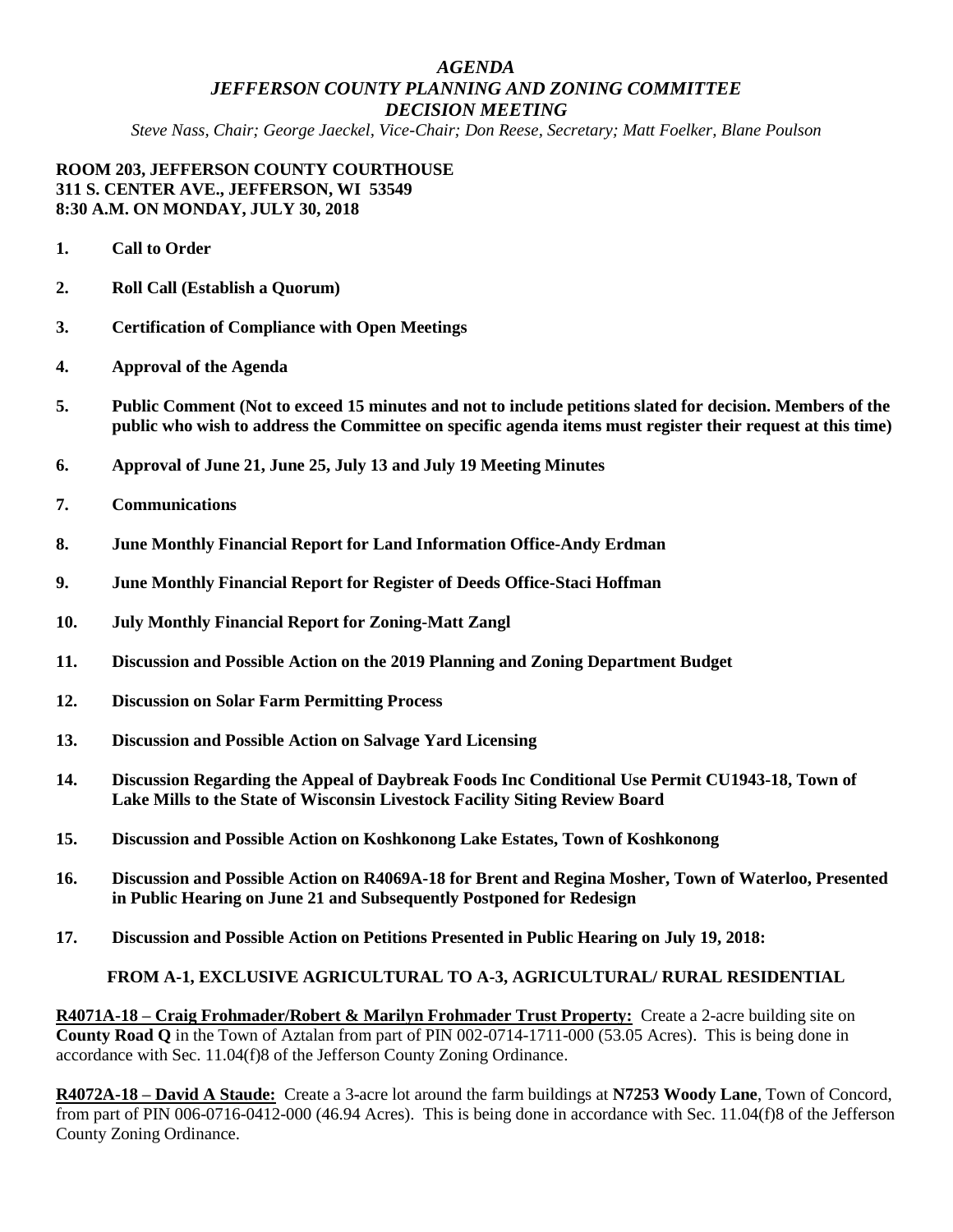**R4073A-18 – Robert Fry:** Create a 5-acre farm consolidation lot with existing home and farm buildings at **N5880 County Road D** in the Town of Farmington, part of PIN 008-0715-2341-000 (40.161 Acres). This is being done in accordance with Sec. 11.04(f)8 of the Jefferson County Zoning Ordinance.

**R4074A-18 – Jason & Jennifer Schroedl:** Create a 2.0565-acre lot around the home and buildings at **N5060 Christberg Road**, Town of Farmington, on PIN 008-0715-3141-000 (38.4 Acres). This is being done in accordance with Sec. 11.04(f)8 of the Jefferson County Zoning Ordinance.

**R4076A-18 – Damrow Trust, c/o Donna Christian:** Create a 3-acre lot with the home at **W1811 & W1813 State Road 16** from part of PIN 012-0816-1744-000 (35 Acres). The site is in the Town of Ixonia. This is being done in accordance with Sec. 11.04(f)8 of the Jefferson County Zoning Ordinance.

**R4077A-18 – Anthony & Karen Schadt:** Create a 3-acre farm consolidation lot around the home and buildings at **N8741 Kelm Lane** in the Town of Watertown from part of PIN 032-0814-1324-000 (26 Acres). This is being done in accordance with Sec. 11.04(f)8 of the Jefferson County Zoning Ordinance.

## **FROM A-1, EXCLUSIVE AGRICULTURAL AND A-2, AGRICULTURAL AND RURAL BUSINESS TO A-3, AGRICULTURAL/RURAL RESIDENTIAL**

**R4075A-18 – Samuel & Kenlon Meyers:** Create a 9-acre farm consolidation and lot combination around the home and buildings at **W3930 State Road 106** in the Town of Hebron from part of PINs 010-0615-3331-000 (21.8765 Acres) and 010-0615-3334-002 (10.986 Acres). This is being done in accordance with Sec. 11.04(f)8 of the Jefferson County Zoning Ordinance.

# **FROM A-1, EXCLUSIVE AGRICULTURAL TO N, NATURAL RESOURCES**

**R4078A-18 – Dan Zastrow:** Rezone part of PIN 018-0713-3622-000 (40 Acres), and all of PINs 018-0713-3623-000 (40 Acres) and 018-0713-3632-000 (53.128 Acres) near **Mud Lake Road** in the Town of Lake Mills to create an approximate 110-acre Natural Resource zone. This is being done in accordance with Sec 11.04(f)12 of the Jefferson County Zoning Ordinance.

## **CONDITIONAL USE PERMIT APPLICATIONS**

**CU1950-18 – John Schwarz:** Conditional use for an extensive on-site storage structure in a Residential R-2 zone at **W5867 Hedrick Drive.** This is on PIN 016-0514-1513-005 (1.386 Acre) in the Town of Koshkonong. This is being done in accordance with Sec. 11.04(f)2 of the Jefferson County Zoning Ordinance.

**CU1951-18 – Tim Haversack/Timothy Haversack & Julie Zander Property:** Conditional use for an extensive on-site storage structure in a Residential R-2 zone at **N9672 Oak Hill Road.** This is on PIN 032-0815-0221-007 (1.41Acres) in the Town of Watertown. This is being done in accordance with Sec. 11.04(f)2 of the Jefferson County Zoning Ordinance.

## **ZONING ORDINANCE TEXT AMENDMENT**

**R4079T-18 – Jefferson County:** Text amendment to Sec. 11.05, 11.09 and 11.11 of the Jefferson County Zoning Ordinance in order to comply with Wisconsin Statutes regarding conditional use permits, variances, substandard lots and non-conforming structures.

- **18. Discussion on Prime/Non-Prime Areas and Available Splits**
- **19. Workshops for Local Planning and Zoning Officials-August 30 and September 27, Middleton Public Library**
- **20. Possible Future Agenda Items**
- **21. Upcoming Meeting Dates**
	- **August 20, 10:00 a.m. – Site Inspections Beginning in Courthouse Room 203 August 23, 7:00 p.m. – Public Hearing in Courthouse Room 205 August 28, 10:00 a.m. – Decision Meeting in Courthouse Room 203 September 14, 8:00 a.m. – Site Inspections Beginning in Courthouse Room 203 September 20, 7:00 p.m. – Public Hearing in Courthouse Room 205**